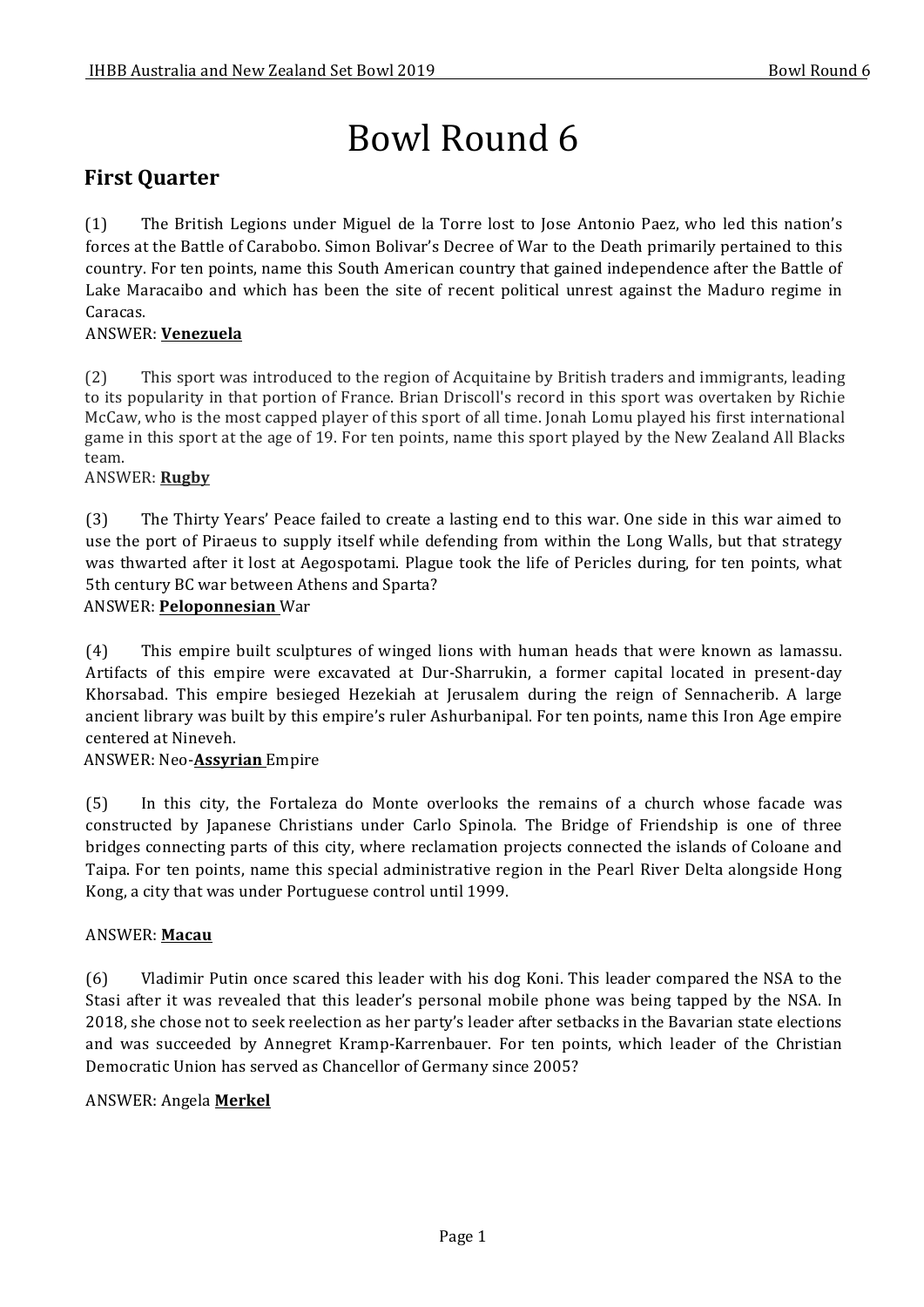(7) A rebellion against this empire was led by one of its former generals, Skanderbeg. This country's government was known as the Sublime Porte and was once based in Edirne. One ruler of this country, Bayezid the Thunderbolt, was captured by Timur at the Battle of Ankara. For ten points, name this empire that was led by Murad II and other sultans from what is now Turkey. ANSWER: **Ottoman** Empire

(8) This man defeated Imagawa Yoshimoto at the Battle of Okehazama. He won a decisive victory against the cavalry forces of Takeda Katsuyori at the Battle of Nagashino along which his ally Tokugawa Ieyasu. This leader committed seppuku after he was betrayed by his retainer Akechi Mitsuhide during the Honno-Ji incident. For ten points, name this first great unifier of Japan who was succeeded by Toyotomi Hideyoshi.

# ANSWER: **Oda** Nobunaga

(9) This country has faced a recent twenty fold increase in crocodile, which some of its inhabitants are blaming on crocodiles migrating here from Australia. Under John Howard, Australia led a multinational intervention force in this country in 1999 to 2000 after it held an referendum in which it voted overwhelmingly for independence from Indonesia. For ten points, name this country which occupies the eastern half of the largest of the Lesser Sunda Islands.

## ANSWER: **East Timor** or **Timor-Leste**

(10) One leader of this country was nicknamed "the pineapple" for his heavy acne and was the target of Operation Nifty Package. That leader of this country took power two years after the death of this country's former leader Omar Torrijos and was overthrown in Operation Just Cause after his role as a conduit for Colombian drug cartels was revealed. Manuel Noriega once led, for ten points, what Central American country home to a famous canal? ANSWER: **Panama**

# **Second Quarter**

(1) The Barmakids were influential during the rule of this dynasty, which suppressed a series of African slave revolts called the zanj. This empire defeated the Tang Dynasty at the Battle of Talas River, although its last ruler al-Musta'sim, was rolled up in a carpet and trampled to death during Hulagu Khan's 1258 siege of its capital. For ten points, name this Baghdad-based caliphate that succeeded the Umayyad.

ANSWER: **Abbasid** Caliphate (accept al-Khilafatu al-**Abbasiyah**)

BONUS: Abbasid caliph Harun al-Rashid founded this library in Baghdad, which became a center of learning for science and the humanities. It was destroyed in the 1258 sack of Baghdad. ANSWER: **House of Wisdom** (or **Bayt al-Hikmah**)

(2) This battle began after one side marched through Normandy to provoke the Duke of Guyenne. A successful attack against the enemy baggage train in this battle was the only bright spot for the losing side, whose heavy cavalry was neutralized by heavy rains, mounted stakes, and English longbows. For ten points, name this 1415 battle, a victory for England in the Hundred Years' War. ANSWER: Battle of **Agincourt**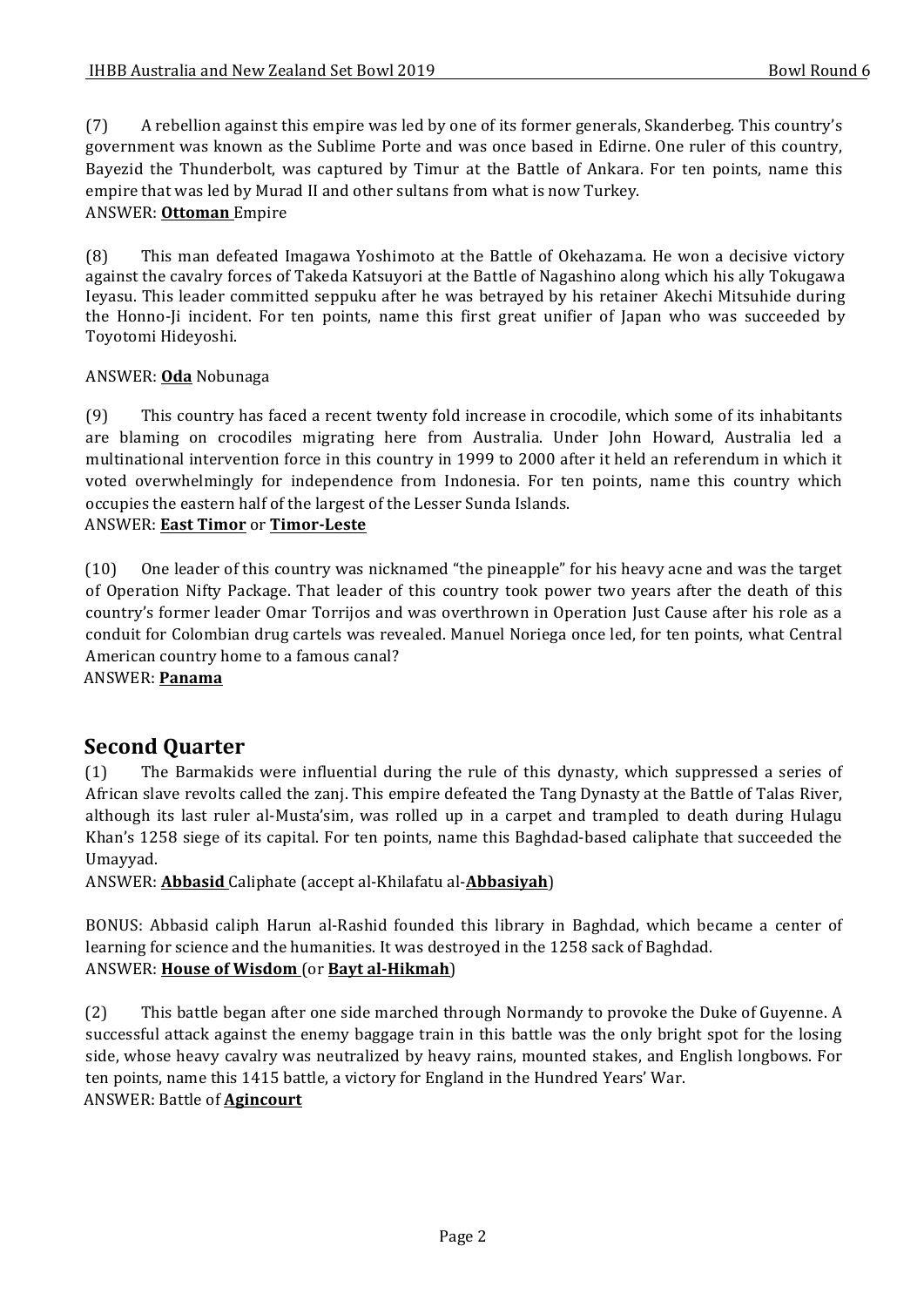BONUS: Which English king commanded English forces at the Battle of Agincourt and is the subject of a history play by Shakespeare in which the battle figures? **ANSWER: Henry V** 

(3) A cheese spread made by this civilization was known as Moretum. This civilization built the Barbegal complex to as a watermill to process grain, and they used the Burdigala region to grow wine grapes. Garum was a fish sauce created by this civilization, whose Frumentarii secret service collected wheat. For ten points, name this ancient civilization whose agricultural writings include works by Cato the Elder.

#### ANSWER: ancient **Rome** (or **Roman**)

BONUS: The oldest surviving work of prose in Latin is Cato the Elder's work on agriculture, which heavily influenced this Roman writer's ten volume Natural History. ANSWER: **Pliny** the Elder

(4) Ingvar Kamprad, the founder of IKEA, drew controversy by moving his production facilities to this country. This country liberalized under the leadership of Wladyslaw Gomulka [vlad-ee-slav gomoo-ka]. The wave of protests that eventually overthrew this country's Communist government began at the Lenin Shipyard. For ten points, name this Eastern European country where Lech Walesa [lek vahwen-sah] led the Solidarity movement.

#### ANSWER: **Poland**

BONUS: The Lenin Shipyard is found in, and now named for, this Polish city on the coast of the Baltic Sea.

#### ANSWER: **Gdansk** (or **Danzig**)

(5) In 1937, this leader gave a Christmas Day radio address to the American people in which he asserted "war is not the only means to stop war". In another address, this man claimed that "God and history will remember your judgement" and later said "It is us today. It will be you tomorrow". That address to the League of Nations took place after his country was invaded by Italian forces in 1935. For ten points, name this Emperor of Ethiopia revered by the Rastafari movement. ANSWER: **Haile Selassie** I

BONUS: Haile Selassie is revered in the Rastafarian religious movement which first developed on which island?

# ANSWER: **Jamaica**

(6) Early on this in work, a religious figure calls for the return of his daughter Chryseis, who had been abducted. The "Catalogue of the Ships" is a section of this work whose central event occurs after the wife of Menelaus is abducted by the brother of Hector. Paris is killed in this work whose aftermath is the subject of the *Odyssey*. For ten points, name this Homeric epic that focuses on the Trojan War.

#### ANSWER: *The Iliad*

BONUS: Which man personally carried a copy of *The Iliad* during his conquests in Asia in the 4<sup>th</sup> century BC?

#### ANSWER: **Alexander the Great**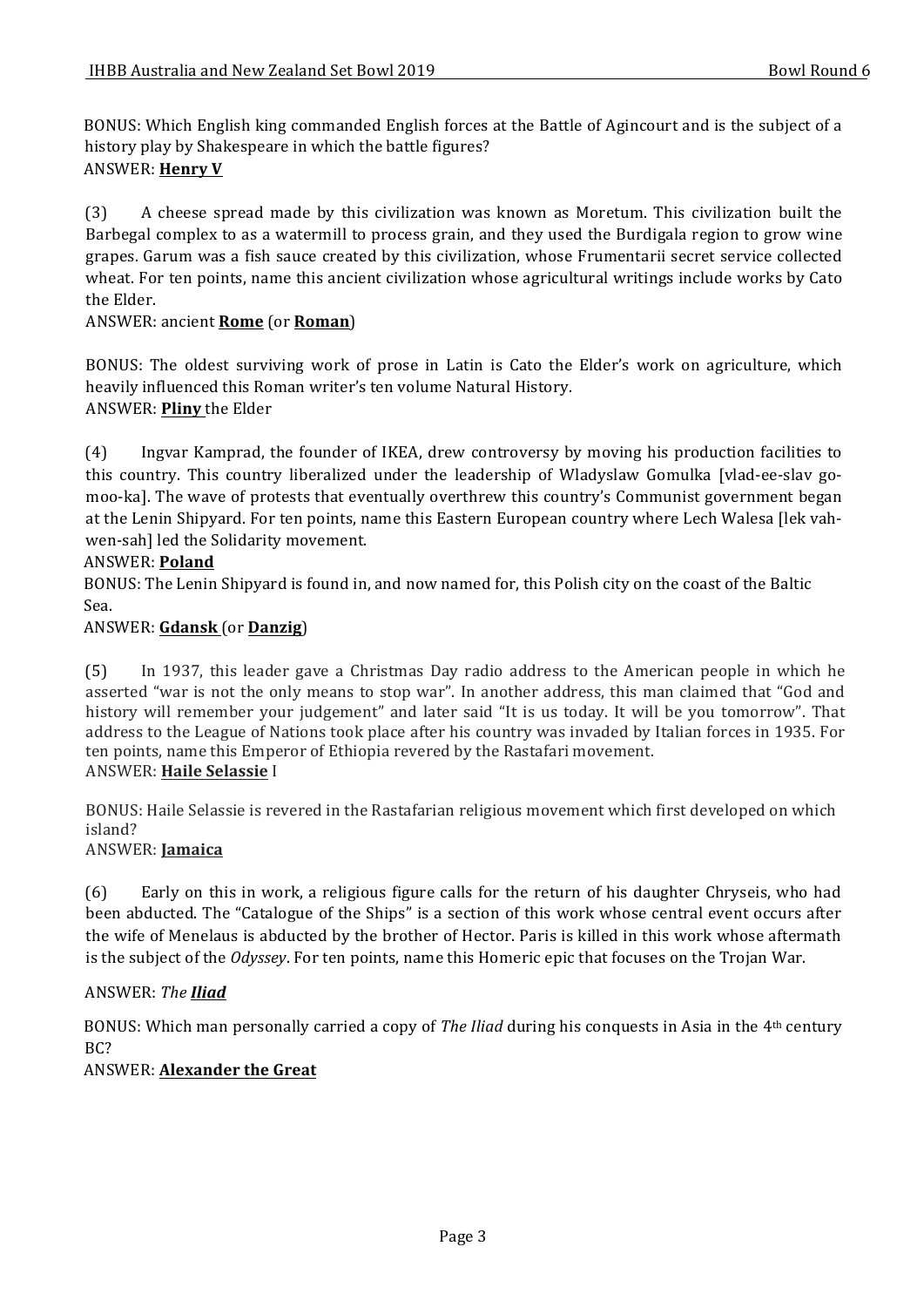(7) At the beginning of this event, a cannon firing led to the release of 25,000 pigeons, many of whom defecated on the audience. At this event, Luz Long competed against an African-American track and field star who won four gold medals named Jesse Owens. For ten points, name this pre-World War II athletic event that was overseen by Adolf Hitler.

#### ANSWER: 1936 **Berlin** Summer **Olympics**

BONUS: The cancelled 1940 Olympics were scheduled to take place in which Asian capital city, which eventually hosted it in 1964? ANSWER: **Tokyo**

(8) This man, who was the first to reprint a Masonic book in America, compiled thirteen virtues in his unfinished autobiography. This ambassador to France obtained the letters of Thomas Hutchinson, and drew a political cartoon of a chopped-up snake with the words "loin or Die" to support his Albany Plan. For ten points, name this Founding Father and author of Poor Richard's Almanack, who performed a famous kite experiment in a thunderstorm.

#### ANSWER: Benjamin **Franklin**

BONUS: Benjamin Franklin founded this Ivy League university in Philadelphia, currently home to the Wharton School.

ANSWER: University of **Pennsylvania**

# **Third Ouarter**

The categories are ...

1. Revolutionaries 2. Joseph Stalin 3. The Decline of Imperial China

# **Revolutionaries**

Name the...

(1) Country where Yukio Mishima committed seppuku in 1970 after a failed coup d'etat.

#### ANSWER: **Japan**

(2) Country whose National Army was joined by Lakshmi Sahgal, who fought for independence from Britain.

#### ANSWER: **India**

(3) Country where Metis leader and revolutionary Louis (pr. LOO-ee) Riel fought in the Red River Rebellion

#### ANSWER: **Canada**

(4) Country whose 1791-1804 revolution was led by ex-slave Toussaint L'Ouverture.

# ANSWER: **Haiti**

(5) African country where Ahmed Ben Bella fought for independence from the French.

#### ANSWER: **Algeria**

(6) Man who led Philippine forces against Spain and the US; in 1899, he became the first President of the Philippines.

# ANSWER: Emilio **Aguinaldo**

(7) Country where Nathan Hale said "I only regret I have but one life to give for my country."

#### ANSWER: **US**A or **United States** of America

(8) Revolutionary who called for land reforms in Mexico under the Plan de Ayala.

# ANSWER: Emiliano **Zapata**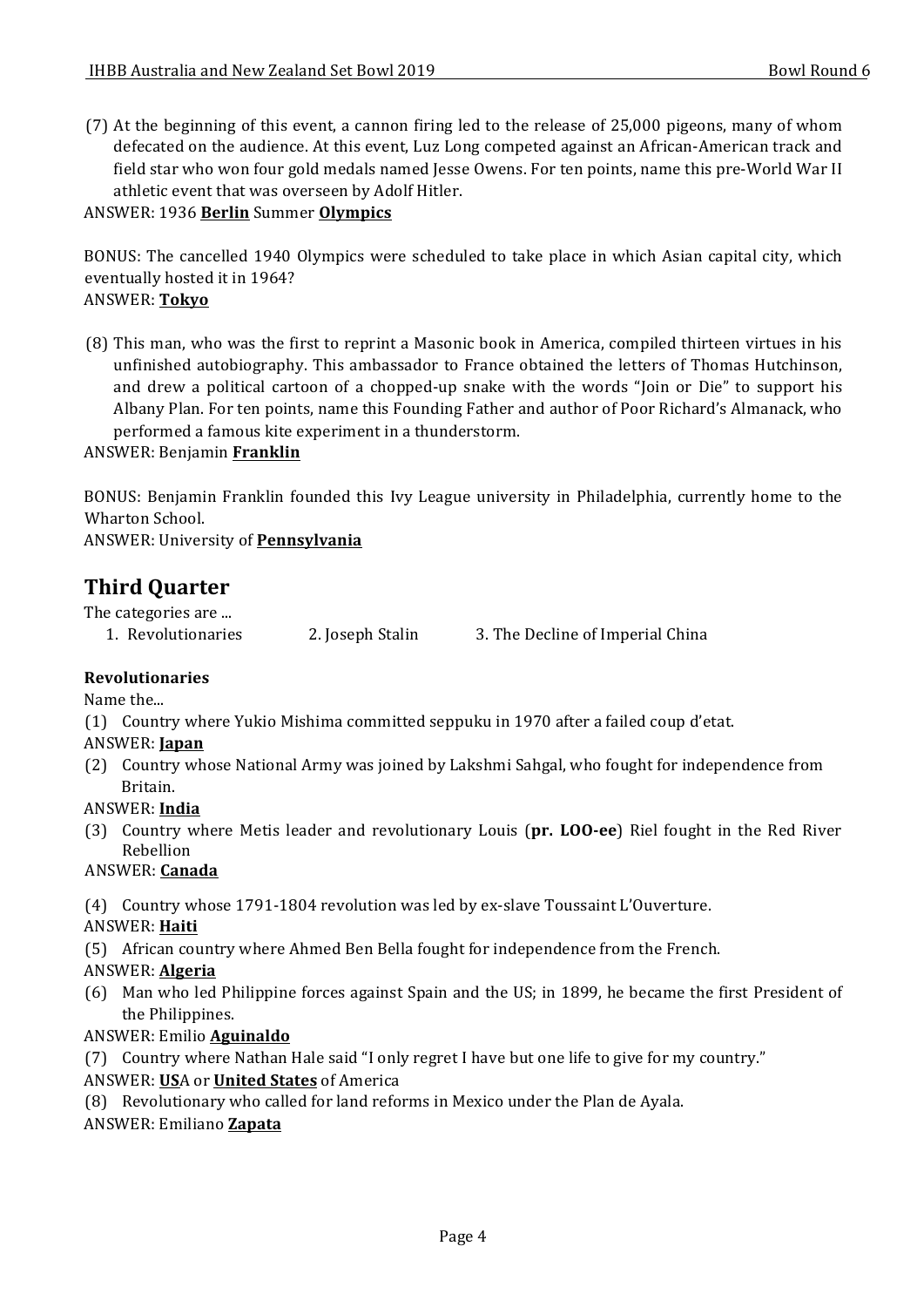# **Joseph Stalin**

Name the...

- (1) Predecessor to Stalin as leader of the Soviet Union.
- ANSWER: Vladimir Ilyich **Lenin** (or Vladimir **Ulyanov**)
- (2) Russian revolutionary whom Stalin exiled and had killed in Mexico in 1940.

# ANSWER: Leon **Trotsky**

(3) 1945 conference, held in the Crimea, of the leaders of the US, UK, and USSR to discuss a post-World War II peace plan.

#### ANSWER: **Yalta** Conference

(4) Modern country where Stalin killed millions of people in a famine known as Holodomor in the 1930s. 

#### ANSWER: **Ukraine**

(5) Series of centralized economic development plans developed by Stalin which continued after his death until 1991.

#### ANSWER: **Five-Year Plan**s

(6) Secret police service under Stalin, responsible for carrying out executing Stalin's mass purges; it preceded the KGB.

#### ANSWER: NKVD (accept People's Commissariat for Internal Affairs; accept Narodnyy Komissariat **Vnutrennikh Del**)

(7) Ethnicity of Stalin, as well as Mikhail Saakashvili and others in the Caucasus region

ANSWER: **Georgia**n

(8) Year in which Stalin was taken by surprise by Operation Barbarossa.

ANSWER: **1941**

# **The Decline of Imperial China**

Name the...

(1) Final dynasty of China.

ANSWER: **Qing** [ching] Dynasty (do not accept Qin Dynasty)

(2) Century in which that dynasty fell during the Xinhai [shin-high] Revolution.

ANSWER: 20th century (accept 1900s)

(3) City where the final Emperor of China resided in the Forbidden City.

# ANSWER: **Beijing** (accept **Peking**)

- (4) General and mentor to Chiang Kai-Shek who organized several post-Imperial governments.
- ANSWER: Sun Yat-sen (accept Sun Zhongsha)

(5) Empress Dowager who led a coup against the Hundred Days' Reform.

#### ANSWER: Empress Dowager **Cixi** (accept Empress **Xiaoqinxian**; accept **Xingzhen**)

- (6) Last official imperial ruler of China; he was later installed by the Japanese as Emperor of Manchukuo.
- ANSWER: **Puyi** (accept **Xuantong** Emperor; accept **Kangde** Emperor)
- (7) Government official who assumed the name Hongxian [hong-shee-ahn] Emperor in a short-lived bid for power.
- ANSWER: **Yuan** Shikai
- (8) City where the Taku forts were used to resist western forces during the Opium War and Boxer Uprising

#### ANSWER: **Tianjing**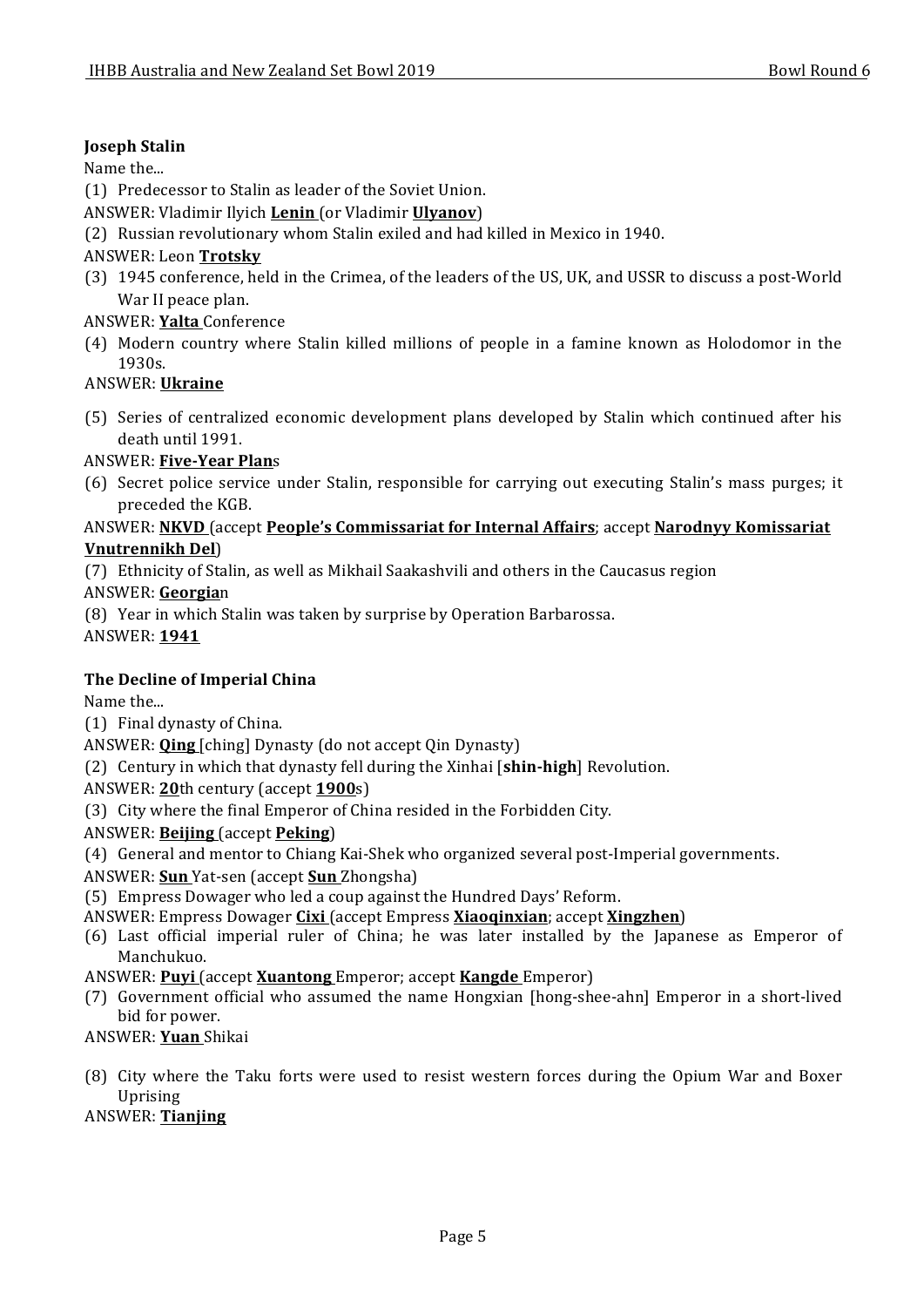# **Fourth Quarter**

(1) **A** clash at Brandy Station took place just before this battle, depriving one side of JEB **Stuart's cavalry. The (+) 20th Maine regiment was led by Joshua Chamberlain in defending Little Round Top during this battle, which culminated in an ill-fated attack on** (\*) Cemetery Ridge by George Pickett's forces. For ten points, name this 1863 battle in Pennsylvania known as the turning point of the Civil War.

ANSWER: Battle of **Gettysburg**

(2) In accordance with the Donations of Alexandria, this ruler became joint monarch with  $(+)$ Caesarion. Plutarch relates how this ruler hid in a carpet in order to meet with Julius Caesar. **This ruler allegedly** (\*) committed suicide by allowing an asp to bite her breast after her forces were defeated at the Battle of Actium by Octavian. For ten points, name this pharaoh, the lover of Marc Antony.

ANSWER: **Cleopatra** VII Philopator

(3) **Numerous works written in this country, including Ruslan and Lyudmila and Kashchey the Immortal, use the**  $(+)$  **whole tone scale to give a sense of foreboding evil, a technique developed by a group that included Cesar Cui and was led by Mily (\*)** Balakirev. For ten points, name this country where nationalism was promoted by The Mighty Handful, a group of five composers including Modest Mussorgsky, Alexander Borodin, and Nikolai Rimsky-Korsakov.

ANSWER: Russia (do not accept Soviet Union)

(4) **This man played for the Birmingham Barons baseball team while he was temporarily** retired from his main sport. This man's most successful teammates included a man now known for his (+) basketball diplomacy with North Korea, Dennis Rodman, as well as Scottie Pippen. This man, who led his team to two "three-peats" in the 1990's became famous as a spokesman **for** (\*) Gatorade, and his success led Nike to brand a line of shoes after him. For ten points, name this star for this Chicago Bulls, often considered the best basketball player of the  $20<sup>th</sup>$  century.

#### ANSWER: Michael **Jordan**

(4) **This country's Plain of Jars was heavily bombed during a war centered on the country to its east. This country still espouses** (+) Marxist-Leninist ideology, though its city of (\*) Luang Prabang has become a center of the tourist trade where many Australian and New Zealand backpackers go river tubing on the Mekong River. For ten points, name this landlocked Southeast Asian nation whose leaders govern from Vientiane.

ANSWER: **Laos** or **Lao** People's Democratic Republic

(6) In 2006 in this country, police sparked a protest in which students identified themselves **by university IDs, the "I am 132" movement.** A 2012 (+) election in this country sparked protests **when media bias allegedly contributed to the defeat of Josefina Mota, head of the PAN** [spell it out**]** (\*). Enrique Pena Nieto was succeeded in 2018 by Andres Manuel Lopez Obrador in, for ten points, what country south of the United States which Trump said would pay for a wall? ANSWER: **Mexico**